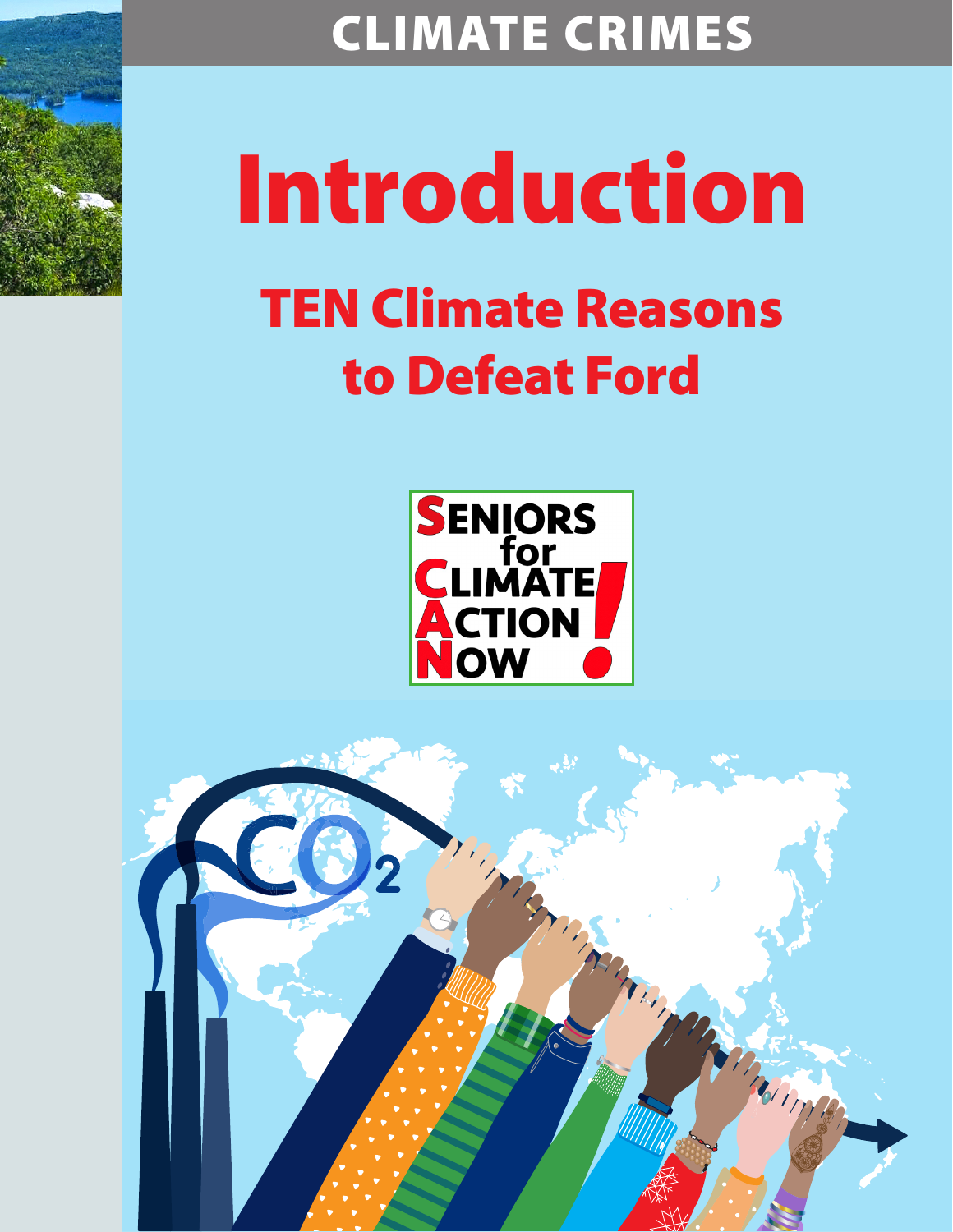



## Introduction

In the months leading up to COP 26, a series of comprehensive reports detailed the severity of the climate emergency. The Intergovernmental Panel on Climate Change (IPCC) documented the physical science basis of the crisis. The International Energy Agency shocked industry and rattled governments with its 180 degrees, about turn on fossil fuels. And the United Nations, in report after report, lamented government failings.

The conclusions of the reports were unambiguous. Governments have to act quickly and decisively to:

- **1.** Stop fossil fuel expansion.
- **2.** Rapidly phase-out the production and burning of fossil fuels; and
- **3.** Invest heavily and rapidly in renewable energy.

The reports described a frightening situation, pointing to a climate crisis leading to an "unimaginable and unforgiving" world.

Perhaps the most famous quote of 2021 was from the UN General Secretary who said:

*"This is 'code red' for humanity. The alarm bells are deafening, and the evidence is irrefutable."* 

The documented evidence has been reinforced by the evidence of our own experience. In Ontario, tornadoes and forest fires that raged out of control. We watched in desperation at the destruction in Lytton BC and the floods, droughts and deaths.

New climate terms entered our vocabularies as we talked about heat domes, atmospheric rivers, and climate anxiety. Climate records are routinely broken and extremes have become the new normal.

## **An economic model driving climate breakdown**

In November, 2021, countries from around the world convened in Glasgow, at COP 26, in an effort to avert, or at least forestall, climate catastrophe. The result was the Glasgow Climate Pact, and, for all its failings, the Pact is a desperate plea.

It "expresses alarm and utmost concern" and "emphasizes the urgency of scaling up action and support". The language is meant to galvanize action.

While negotiators from countries around the world were trying to forge a climate consensus in Glasgow, the Ford government was back home, adding fuel to the fire.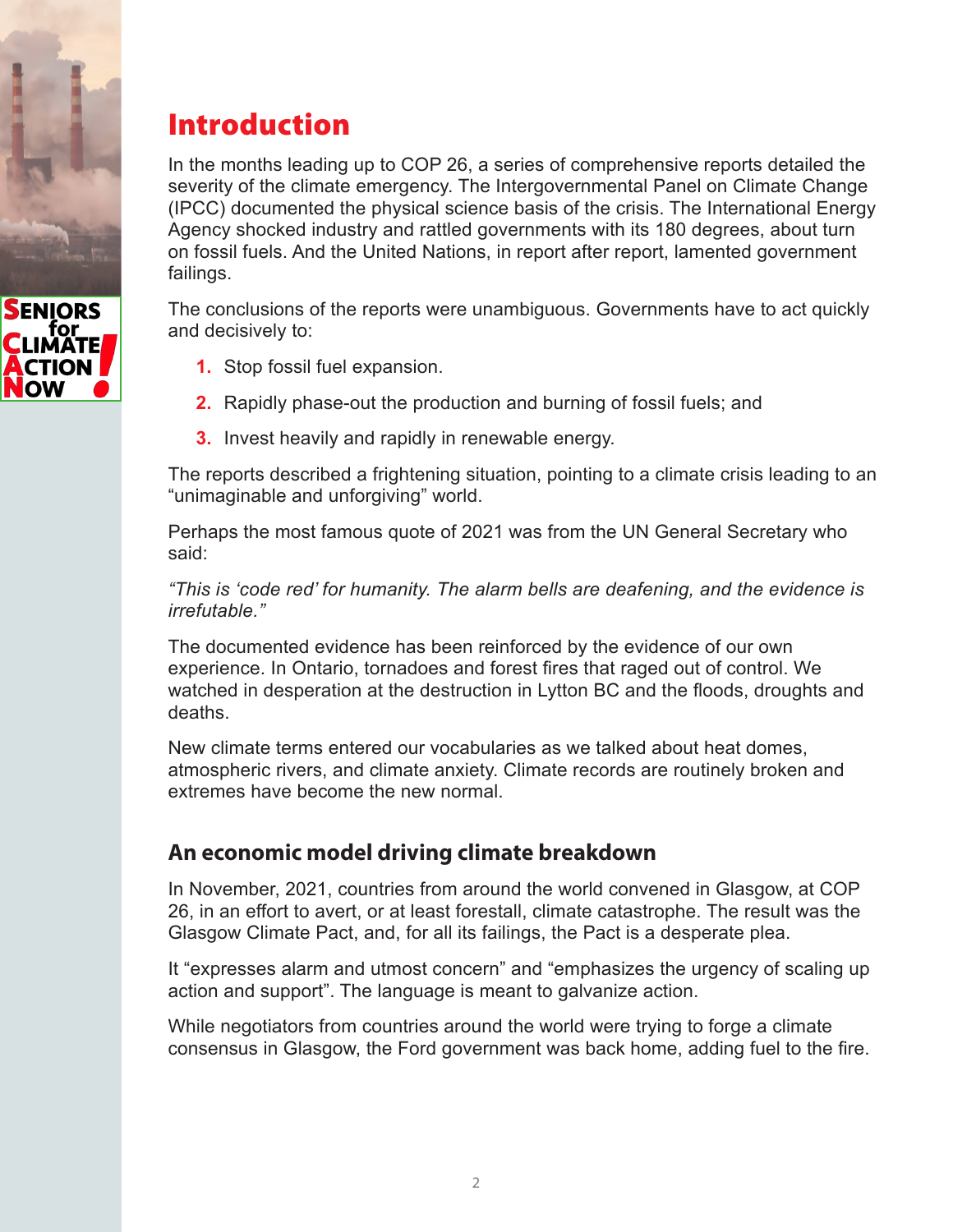

In November, 2021, the Ontario government released its Economic Outlook. In its 198 pages, the words 'climate emergency' and 'climate crisis' never appear. The word 'growth' appears 193 times.

Climate plans are often fuelled by a government's economic perspective. Behind Ford's climate failings is an economic perspective that can be expressed in three quotes.

The first is from the Premier:

 *"If we had the chance to get rid of all the windmills, we would…terrible, terrible wind turbines."* 

The second quote is from Ford's third environment minister:

 *"This idea that the government can regulate and legislate its way to net zero, or to combat climate change, is an absolute fallacy."* 

The third quote is from the finance minister in his November 2021 Finance statement:

*"We are ready to build bigger. We are ready to build faster than ever before."*

The triad of influences behind the government's climate plan are first, Ford's personal support of fossil fuels. Second, a pro-business ideology. And third, a commitment to unsustainable growth.

The Conservative government's economic model, with its fossil first, business first, and growth first priorities, is accelerating the climate crisis.

## **Climate Crimes**

On February 27, 2022 the IPCC delivered a stark warning about the deepening climate crisis. The report, referred to as an 'atlas of human suffering' is, according to the UN General Secretary, "a damning indictment" and a "criminal abdication" of global leadership.

That damning indictment should fall heavily on Premier's Ford's shoulders. The Ontario government is guilty of criminal abdication. The Ford government is knowingly and willfully failing to act on the climate crisis. The government's actions, through legislation and programs, are contrary to the evidence of science and our own experience of the climate emergency. The Ford government's climate crimes are contributing to climate breakdown.

The charge sheet is a long one. The government's actions:

- **P** provide cover for vested interests who prolong the reign of climate destroying, fossil fuels.
- favour powerful land developers over citizens who are trying to protect natural ecosystems.